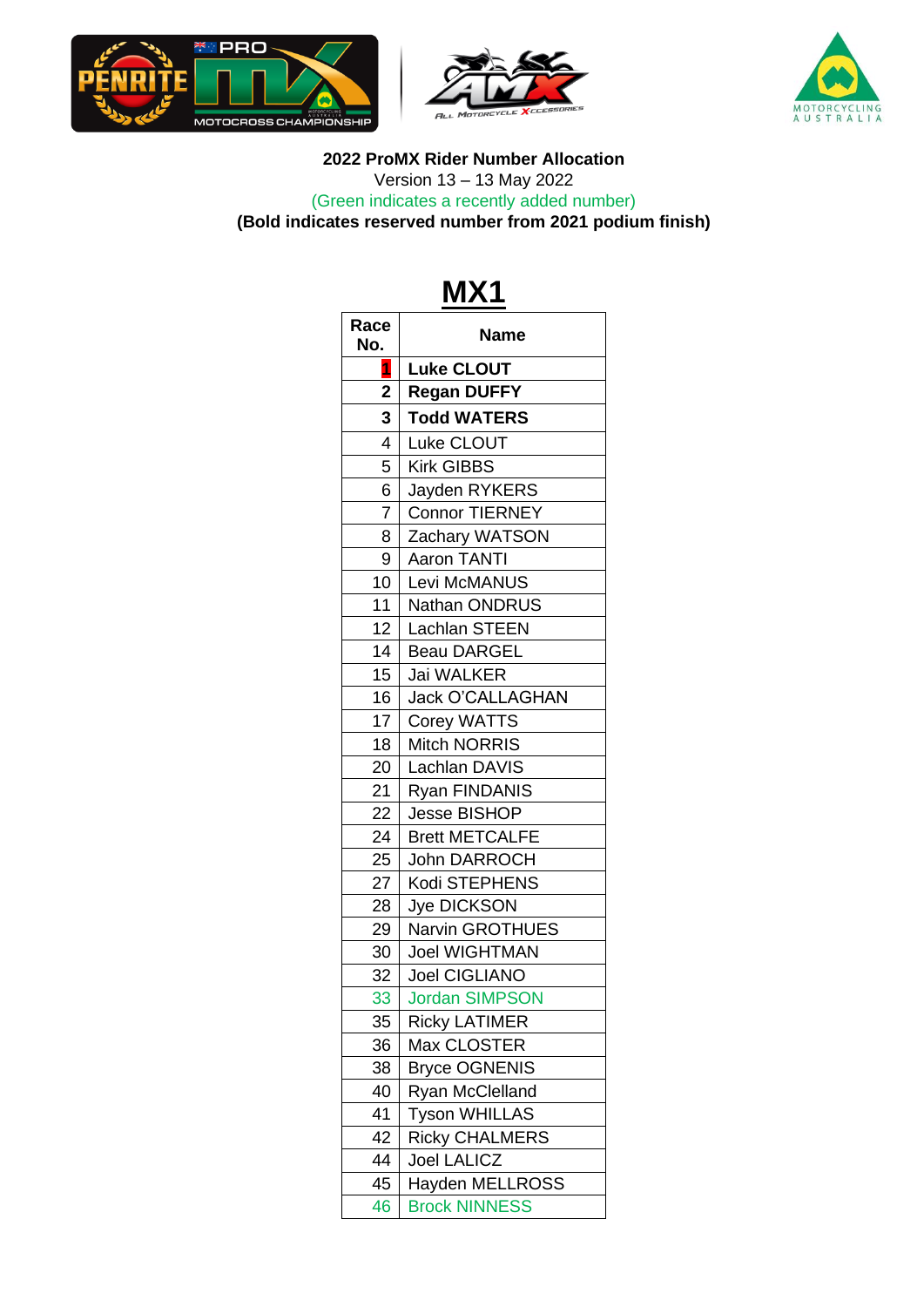





 **ProMX Rider Number Allocation** Version 13 – 13 May 2022 (Green indicates a recently added number)

**(Bold indicates reserved number from 2021 podium finish)**

| 47  | <b>Todd WATERS</b>     |
|-----|------------------------|
| 48  | Joben BALDWIN          |
|     |                        |
| 49  | Cody O'LOAN            |
| 52  | <b>Jake VALINOTI</b>   |
| 54  | <b>Xavier SERAFIN</b>  |
| 56  | <b>Riley STEPHENS</b>  |
| 61  | Stephen KROP           |
| 62  | Dylan WOOD             |
| 68  | <b>Liam ATKINSON</b>   |
| 69  | Lochie LATIMER         |
| 72  | Regan DUFFY            |
| 81  | <b>Joel EVANS</b>      |
| 84  | Siegah WARD            |
| 92  | Jye DICKSON            |
| 96  | Kyle WEBSTER           |
| 102 | Matt MOSS              |
| 103 | <b>Jake MOSS</b>       |
| 111 | <b>Dean Ferris</b>     |
| 115 | <b>Alistair LEWIS</b>  |
| 136 | <b>Travis SILK</b>     |
| 138 | <b>Ezekiel BERTONI</b> |
| 142 | <b>Jack PENGELLY</b>   |
| 145 | <b>Maximus PURVIS</b>  |
| 162 | Luke ZIELINSKI         |
| 168 | Zhane DUNLOP           |
| 233 | <b>Oliver MARCHAND</b> |
| 237 | Joshua WHITEHEAD       |
| 386 | <b>Kye ORCHARD</b>     |
| 511 | Jay LAMB               |
| 911 | Jonathan HALE          |
|     |                        |

## **MX2**

| Race<br>No. | <b>Name</b>          |
|-------------|----------------------|
|             | <b>Kyle WEBSTER</b>  |
| 2           | <b>Jesse DOBSON</b>  |
| 3           | <b>Rhys BUDD</b>     |
| 4           | <b>Ricky LATIMER</b> |
| 5           | Alex LARWOOD         |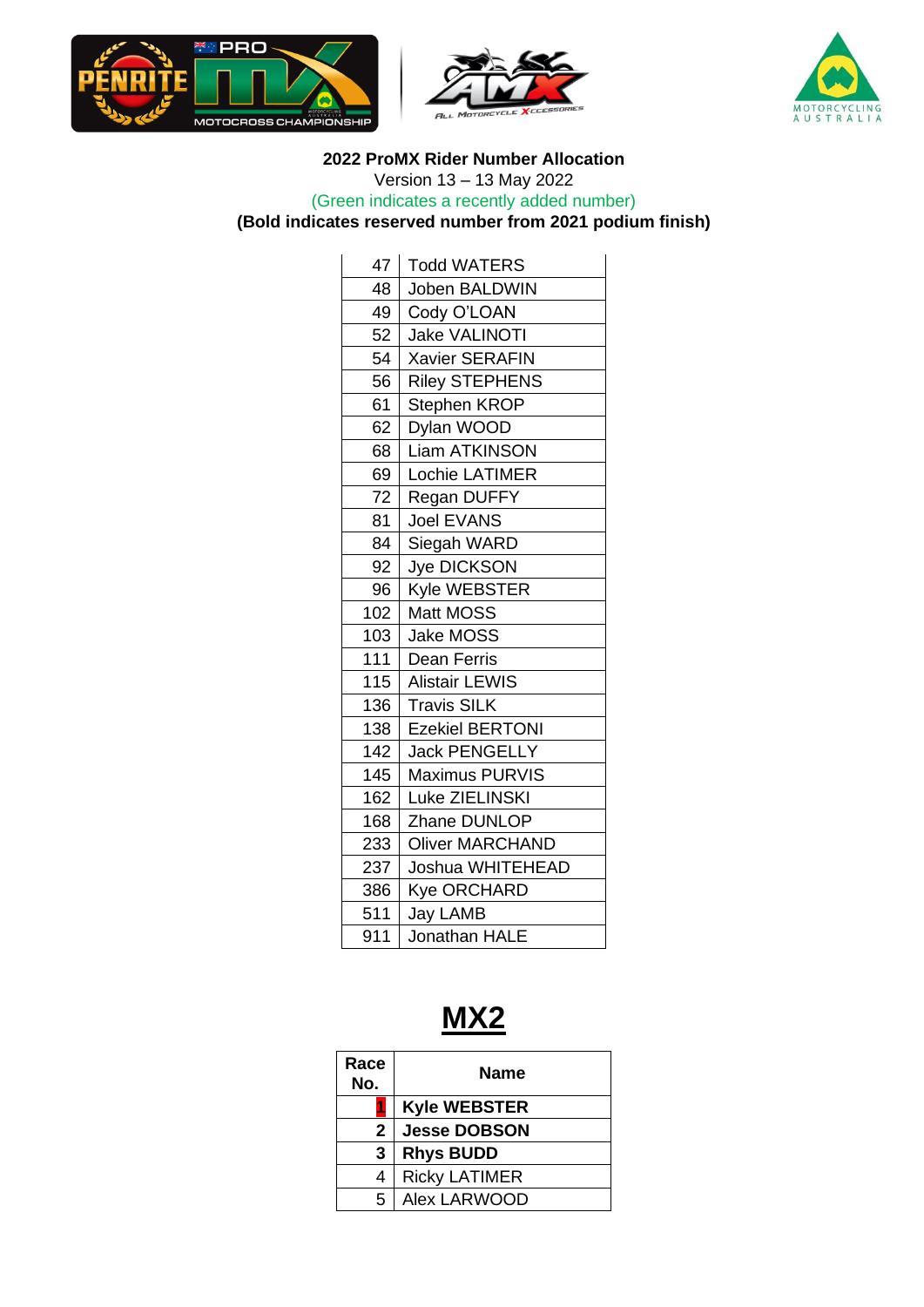





| 6              | Jay WILSON               |
|----------------|--------------------------|
| $\overline{7}$ | <b>Connor TIERNEY</b>    |
| 8              | Zachary WATSON           |
| 9              | Aaron MASON              |
| 10             | <b>Harrison FOSTER</b>   |
| 11             | <b>Bailey MALKIEWICZ</b> |
| 12             | <b>Joshua LINTHORNE</b>  |
| 14             | <b>Jesse DOBSON</b>      |
| 15             | Seth HARDMAN             |
| 16             | Kaleb BARHAM             |
| 17             | <b>Shane MASON</b>       |
| 19             | <b>Bailey MIDDLETON</b>  |
| 20             | Wilson TODD              |
| 21             | Ryder KINGSFORD          |
| 22             | <b>Rhys BUDD</b>         |
| 23             | George KNIGHT            |
| 24             | <b>Chandler BURNS</b>    |
| 25             | <b>Blake FOX</b>         |
| 26             | <b>Josh BREWSTER</b>     |
| 27             | <b>Liam ATKINSON</b>     |
| 28             | Zane DORRELL             |
| 29             | Noah FERGUSON            |
| 31             | <b>James DAVISON</b>     |
| 32             | <b>Liam ANDREWS</b>      |
| 33             | <b>Cody DYCE</b>         |
| 34             | Levi ROGERS              |
| 36             | Jaxon HADLOW             |
| 39             | Kallam ORCHARD           |
| 41             | <b>Tyson WHILLAS</b>     |
| 42             | James BESTON             |
| 43             | Mackenzie O'BREE         |
| 44             | Jai CONSTANTINOU         |
| 45             | <b>Bailey KOOLEN</b>     |
| 46             | <b>Hugh McKAY</b>        |
| 47             | <b>Brock NINNESS</b>     |
| 49             | Caleb GOULLET            |
| 50             | <b>Braeden KREBS</b>     |
| 51             | <b>Jack KITCHEN</b>      |
| 54             | <b>Xavier SERAFIN</b>    |
| 55             | Michael SKINNER          |
| 56             | <b>Riley STEPHENS</b>    |
| 59             | <b>Brayden ERBACHER</b>  |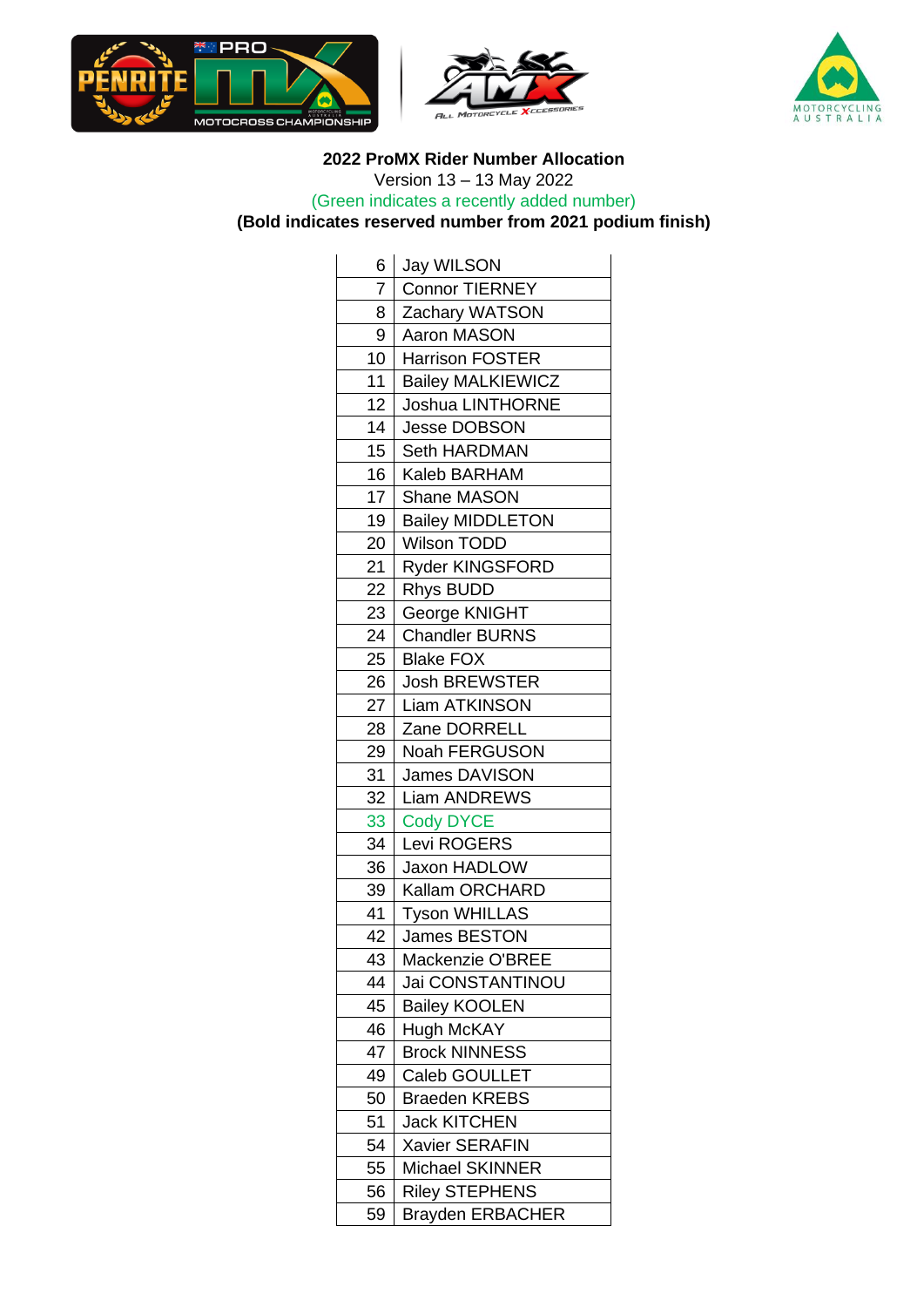





| 60  | Royce ANELL              |
|-----|--------------------------|
| 61  | <b>Ethan ASHMORE</b>     |
| 64  | <b>Dylan WILLS</b>       |
| 66  | Seth JACKSON             |
| 69  | Jono HEWITT              |
| 70  | <b>Ben NOVAK</b>         |
| 73  | <b>Benjamin MCALIECE</b> |
| 76  | <b>Matthew SPENCE</b>    |
| 77  | Eden FARLEY              |
| 79  | Jacob SWEET              |
| 84  | Jordon HOLT              |
| 86  | <b>Reid TAYLOR</b>       |
| 88  | <b>Brodie CONNOLLY</b>   |
| 94  | <b>Curtis KING</b>       |
| 96  | <b>Kyle WEBSTER</b>      |
| 100 | <b>Jy ROBERTS</b>        |
| 101 | Jayden BOWDEN            |
| 109 | Harrison FINLAY-SMITH    |
| 116 | <b>Sammuel PELZ</b>      |
| 122 | <b>Riley FINDLAY</b>     |
| 131 | <b>James HEDDITCH</b>    |
| 138 | <b>Ezekiel BERTONI</b>   |
| 144 | <b>Ashley SHUURING</b>   |
| 149 | <b>Isaac FERGUSON</b>    |
| 153 | Korey McMAHON            |
| 172 | <b>Miles SMITH</b>       |
| 174 | Sam LARSEN               |
| 183 | <b>Jordan JACKSON</b>    |
| 188 | Tomas RAVENHORST         |
| 196 | Wilson GREINER-DAISH     |
| 199 | Nathan CRAWFORD          |
| 204 | <b>Brandon STEEL</b>     |
| 208 | <b>Riley FUCSKO</b>      |
| 261 | <b>Dylan MARCHAND</b>    |
| 427 | Tye JONES                |
| 754 | Jayce COSFORD            |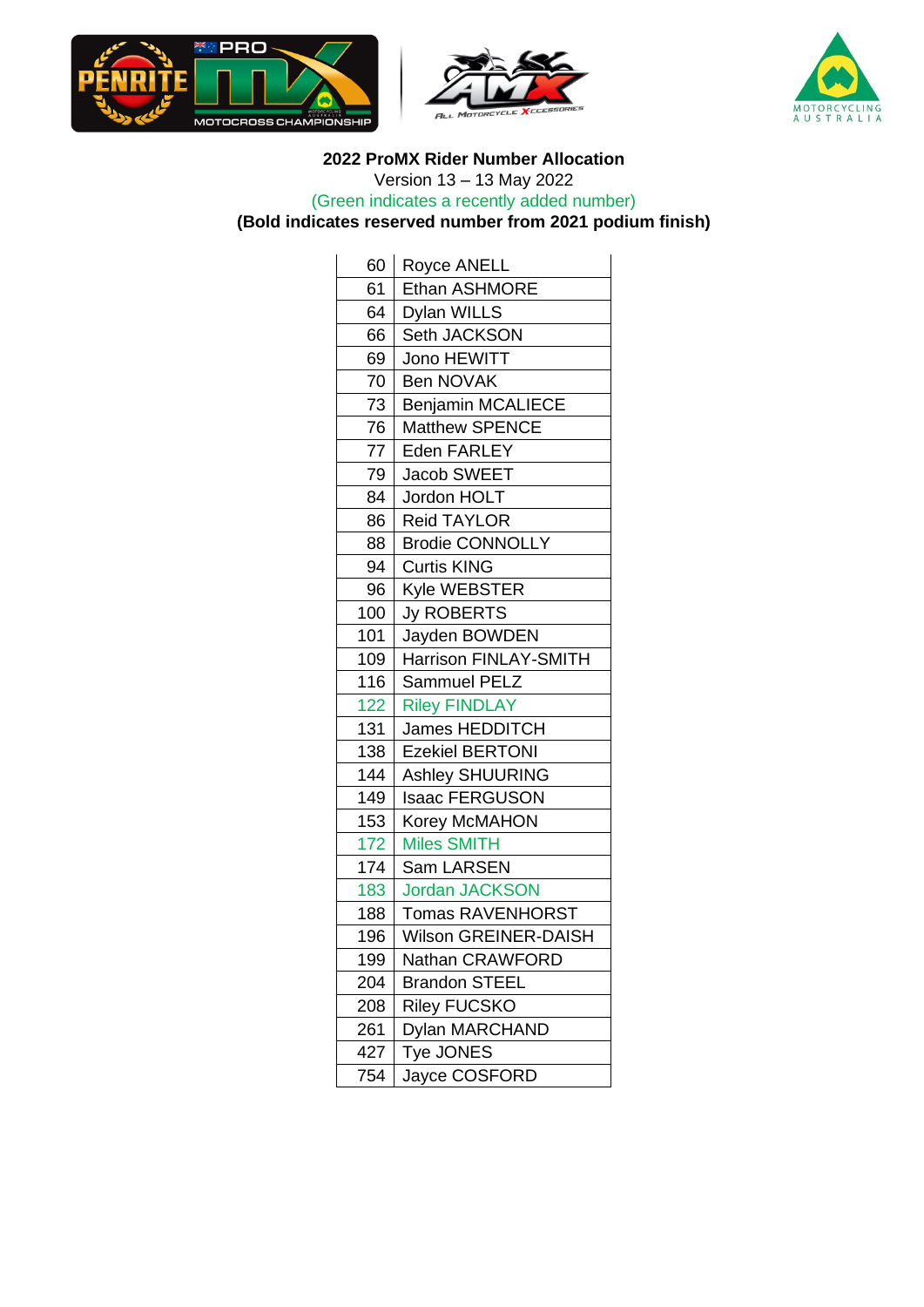





## **MX3**

| Race<br>No.    | Name                     |
|----------------|--------------------------|
| 1              | <b>Blake FOX</b>         |
| $\overline{2}$ | <b>Ryder KINGSFORD</b>   |
| 3              | <b>Kayden MINEAR</b>     |
| 4              | Cobbie BOURKE            |
| 6              | <b>Jonty HATTON</b>      |
| $\overline{7}$ | <b>Charli CANNON</b>     |
| 9              | <b>Blake WALDON</b>      |
| 10             | <b>Taylah McCUTCHEON</b> |
| 11             | Kayden STRODE            |
| 12             | <b>Jack BYRNE</b>        |
| 13             | <b>Justin HARROW</b>     |
| 14             | <b>Cameron STEEL</b>     |
| 15             | Nicholas MEDSON          |
| 16             | Nate HICKS               |
| 17             | Cody KILPATRICK          |
| 18             | <b>Myles GILMORE</b>     |
| 19             | Jesse HOLDING            |
| 21             | <b>Deacon PAICE</b>      |
| 22             | <b>Connor TOWILL</b>     |
| 23             | <b>Byron DENNIS</b>      |
| 25             | <b>Brodie GAWITH</b>     |
| 26             | <b>Brock SLEADER</b>     |
| 27             | <b>Seth BURCHELL</b>     |
| 28             | Cooper HOLROYD           |
| 29             | <b>Connor ADAMS</b>      |
| 31             | Kallam DYCE              |
| 32             | <b>Jack KENNEY</b>       |
| 33             | <b>Jack MCLEAN</b>       |
| 34             | <b>Blake GALLOWAY</b>    |
| 35             | <b>Riley PITMAN</b>      |
| 36             | <b>Billy CAMERON</b>     |
| 38             | Thynan KEAN              |
| 40             | <b>Luke CARTWRIGHT</b>   |
| 41             | <b>Kurt NINNESS</b>      |
| 42             | <b>Jet ALSOP</b>         |
| 43             | <b>Jack MATHER</b>       |
| 44             | <b>Jake RUMMENS</b>      |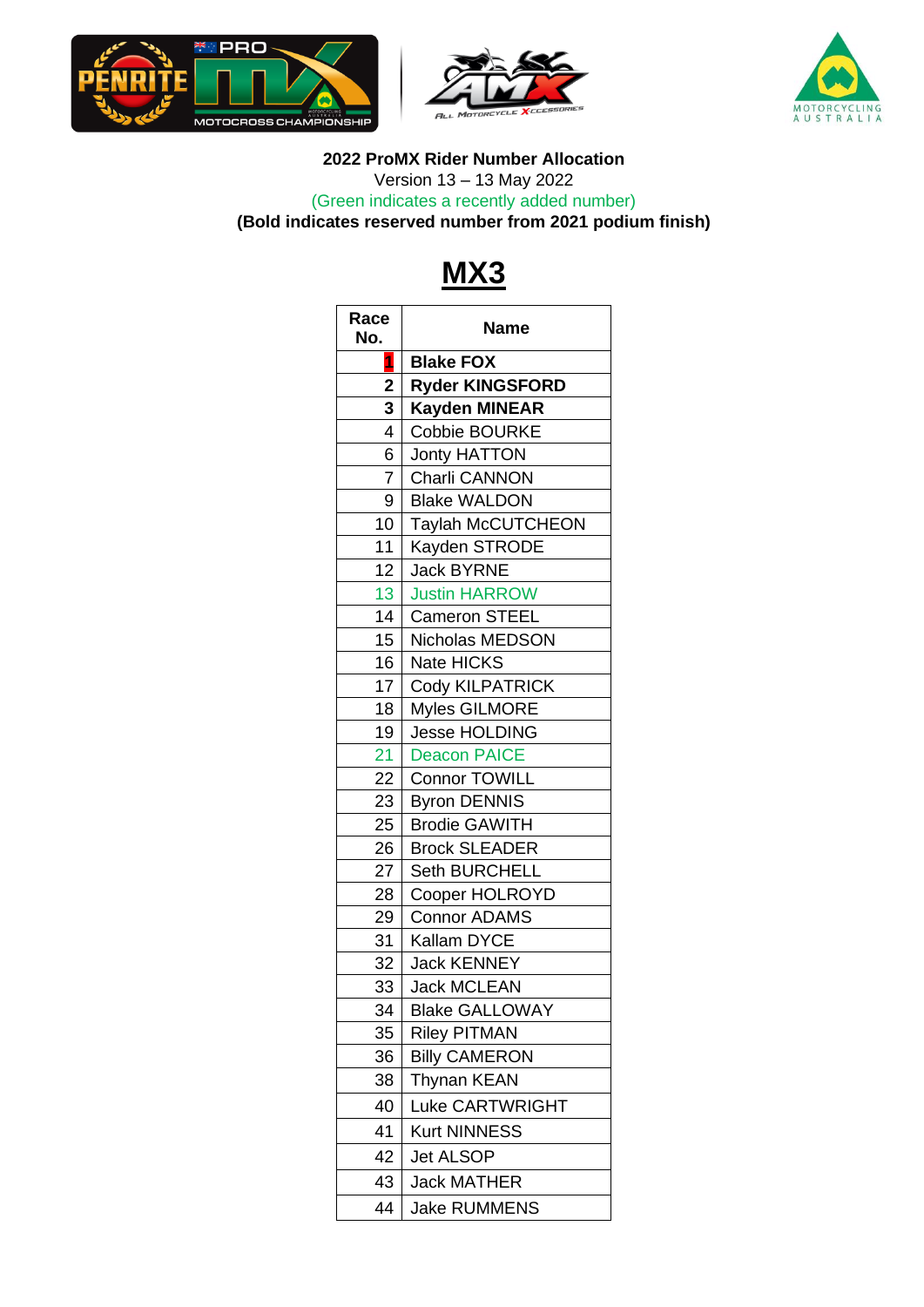





| 45  | Koby TATE                |
|-----|--------------------------|
| 46  | Kobe DREW                |
| 47  | <b>Reece WEISSEL</b>     |
| 48  | <b>Brodie PETSHAUER</b>  |
| 51  | <b>Jack WILSON</b>       |
| 52  | <b>Lachlan MORRIS</b>    |
| 54  | <b>Ben CAIFA</b>         |
| 56  | <b>Thomas LAMBERT</b>    |
| 57  | <b>Ayrton HIBBERD</b>    |
| 58  | <b>Troy MORA</b>         |
| 60  | <b>Brock FLYNN</b>       |
| 62  | Ryan ALEXANDERSON        |
| 63  | <b>Madison SIMPSON</b>   |
| 66  | Kayden MINEAR            |
| 68  | <b>Liam ATKINSON</b>     |
| 71  | <b>Jack BATES</b>        |
| 75  | <b>Blake COGHLAN</b>     |
| 76  | Zane MACKINTOSH          |
| 82  | <b>Cambell WILLIAMS</b>  |
| 98  | Jacob DOLE               |
| 100 | Ky WOODS                 |
| 110 | <b>Rian KING</b>         |
| 111 | <b>Sonny PELLICANO</b>   |
| 114 | Lachlan VALLENDER        |
| 117 | <b>Patrick MARTIN</b>    |
| 122 | <b>Mac WALKER</b>        |
| 129 | <b>Blake HAIDLEY</b>     |
| 132 | <b>Luke POWELL</b>       |
| 137 | Dylan CLARK              |
| 138 | Jake DUZEL               |
| 141 | <b>Billy PEARSALL</b>    |
| 143 | Will SHUURING            |
| 147 | <b>Frederick TAYLOR</b>  |
| 151 | Aiden BLOOM              |
| 185 | <b>Ryley FITZPATRICK</b> |
| 202 | <b>Connor ROSSANDICH</b> |
| 204 | <b>Liam OWENS</b>        |
| 215 | Liam JACKSON             |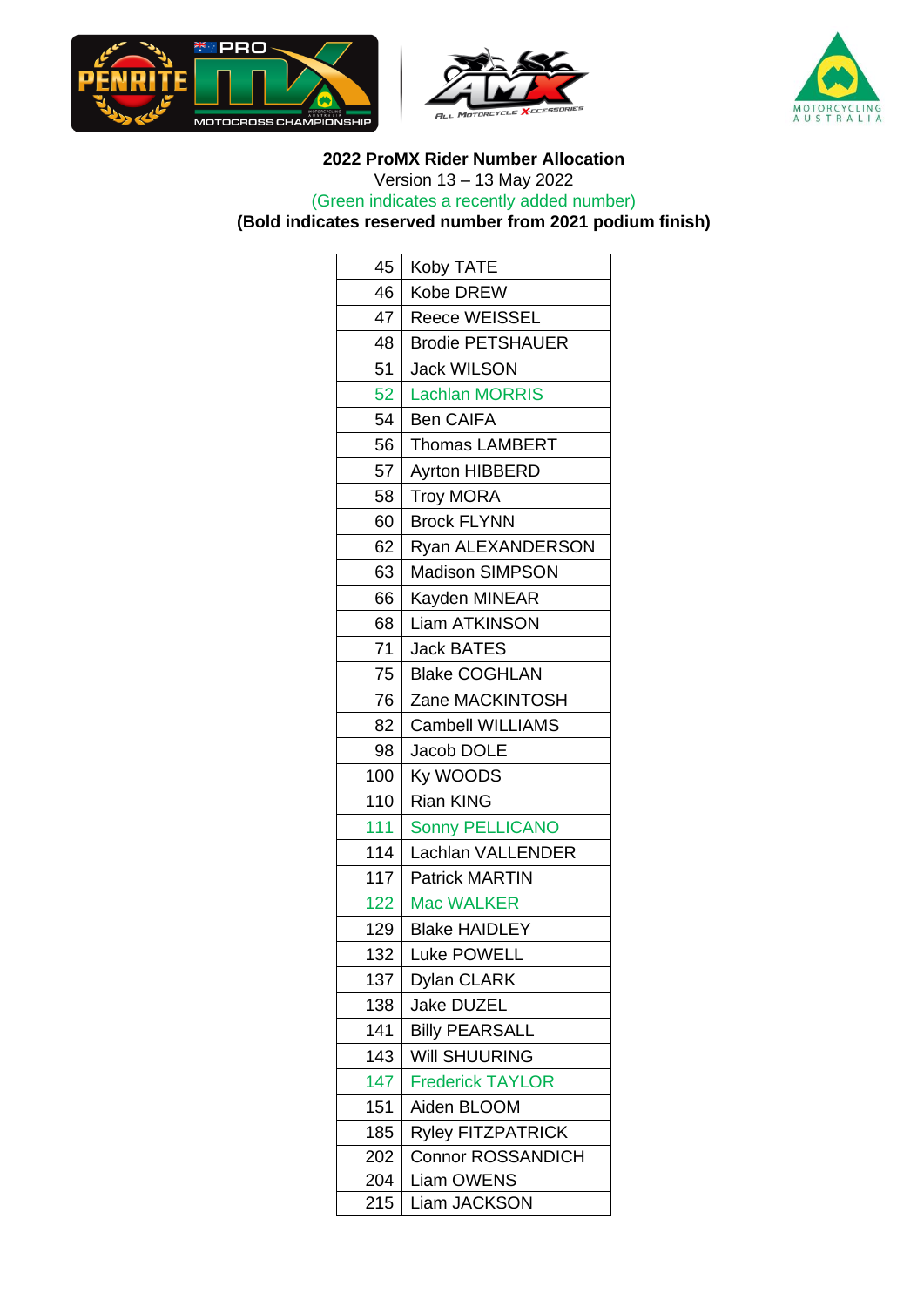





| 221 | <b>Matthew PELUSO</b>                  |
|-----|----------------------------------------|
|     |                                        |
| 222 | <b>Rory FAIRBROTHER</b>                |
| 239 | Clayton HODGES                         |
| 259 | <b>Heath GROUNDWATER</b>               |
| 267 | Kynan ROSSANDICH                       |
| 275 | <b>Travis OLANDER</b>                  |
| 276 | <b>Hixson McINNES</b>                  |
| 280 | <b>Jake HUDDLESTON</b>                 |
| 292 | <b>Cooper NICHOLSON</b>                |
| 294 | <b>Koby HANTIS</b>                     |
| 304 | Dominic WILSON                         |
| 351 | <b>Jett KIPPS</b>                      |
| 353 | Regan HOLYOAK                          |
| 404 | <b>Jake ROBB</b>                       |
| 417 | Deegan ROSE                            |
| 423 | Zac O'LOAN                             |
| 431 | Layton DAY                             |
| 433 | Campbell O'DONNELL                     |
| 443 | <b>Thomas GADSDEN</b>                  |
| 454 | <b>Wyatt HAIR</b>                      |
| 460 | Kai BONNING                            |
| 484 | Deegan MANCINELLI                      |
| 559 | Damon ERBACHER                         |
| 664 | <b>Hunter COLLINS</b>                  |
| 751 | Angus PEARCE                           |
| 757 | <b>Jett BURGESS-</b><br><b>STEVENS</b> |
| 791 | <b>Callum PENNEY</b>                   |

# **MXW**

| Race<br>No.     | Name                     |
|-----------------|--------------------------|
|                 | Meghan RUTLEDGE          |
| $\overline{2}$  | <b>Ebony HARRIS</b>      |
| 4               | Megan BAGNALL            |
| 5.              | Amy BARTSCH              |
| $\overline{7}$  | Charli CANNON            |
| 8               | <b>Taylor THOMPSON</b>   |
| 10              | <b>Taylah McCUTCHEON</b> |
| 12 <sup>°</sup> | Madi HEALEY              |